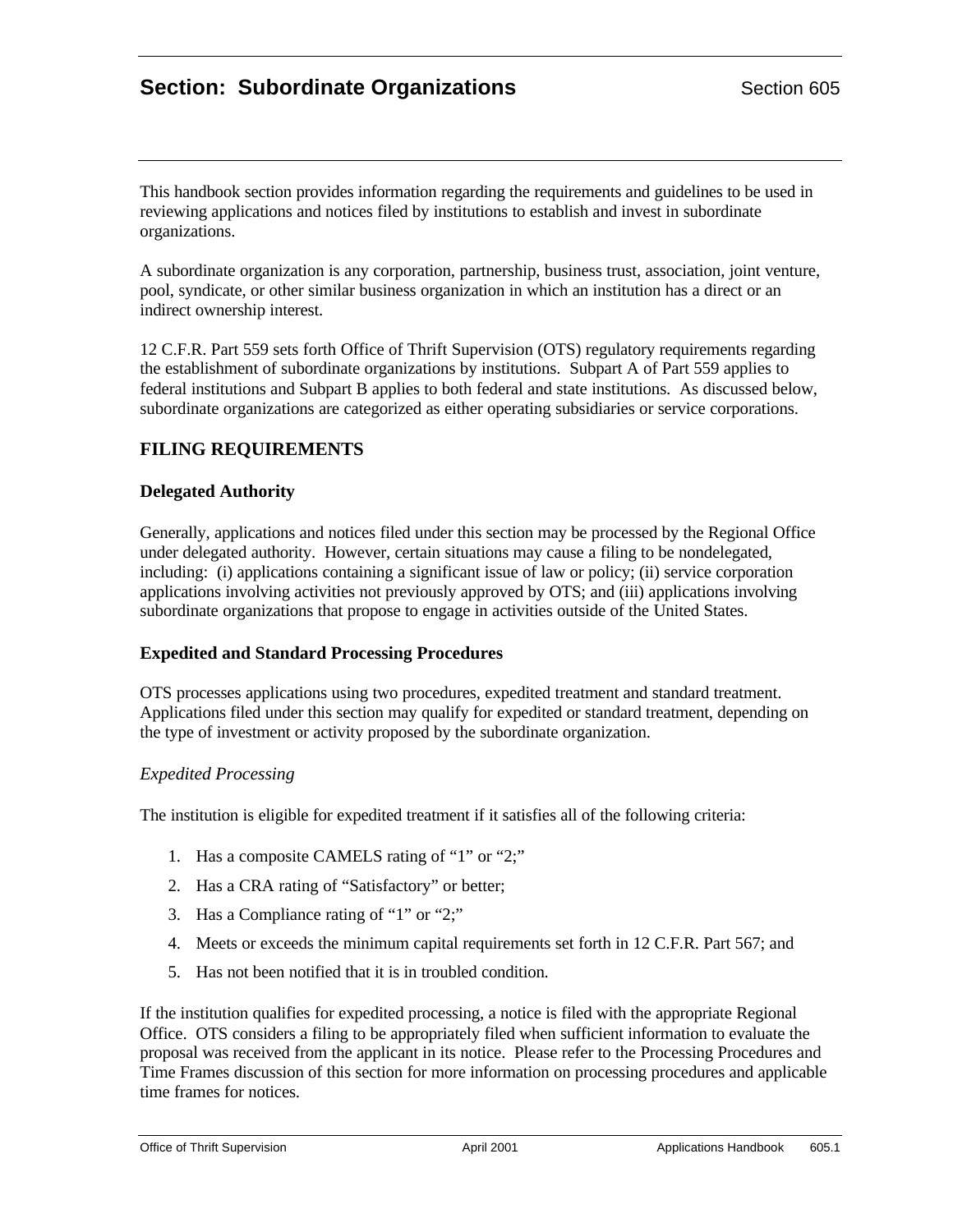Notices submitted by institutions eligible for expedited treatment are deemed "applications" for purposes of statutory and regulatory requirements referring to applications.

# *Standard Processing*

If the applicant does not qualify for expedited processing, it must file an application subject to standard application processing time frames. Specifically, the institution is subject to standard processing if any of the following conditions exist regarding the institution:

- 1. Has a composite CAMELS rating of "3," "4" or "5;"
- 2. Has a less than "Satisfactory" CRA rating;
- 3. Has a Compliance rating of "3," "4" or "5;"
- 4. Has inadequate capital or fails at least one of its capital requirements;
- 5. Has been notified that it is in troubled condition;
- 6. The applicant is not a savings institution; or
- 7. The applicant has not received a composite CAMELS rating, a CRA rating, or a compliance rating from any federal banking regulator.

Please refer to the Processing Procedures and Time Frames discussion of this section for more information on applicable time frames for applications.

## **Prefiling Meeting Requirements**

Prefiling meetings are not required for this filing. However, applicants are encouraged to contact the Regional Office, particularly in the event the transaction involves unique or novel issues, to determine if a prefiling meeting will expedite the application review process.

## **Information and Form Requirements**

All institutions (both Federal and State) must file either an application or a notice with OTS before commencing an activity in a new subordinate organization or before engaging in any new activity through an existing subordinate organization. The following institutions are exempt from these filing requirements: (i) any Federal savings bank that was chartered prior to October 15, 1982 as a savings bank under state law; or (ii) a institution that acquired its principal assets from an institution that was chartered prior to October 15, 1982 as a savings bank under state law. (See 12 C.F.R. § 559.11 and 12 USC § 1828(m)(5)).

If delegated, all applications and notices should be filed with the appropriate Regional Office in accordance with 12 C.F.R. Part 516. The applicant should file the original and two copies of the application or notice with the appropriate Regional Office. The original filing, all copies, and all exhibits and other pertinent documents must be clearly marked and captioned as to the type of filing. One copy must contain original signatures on all executed documents. For applications that are not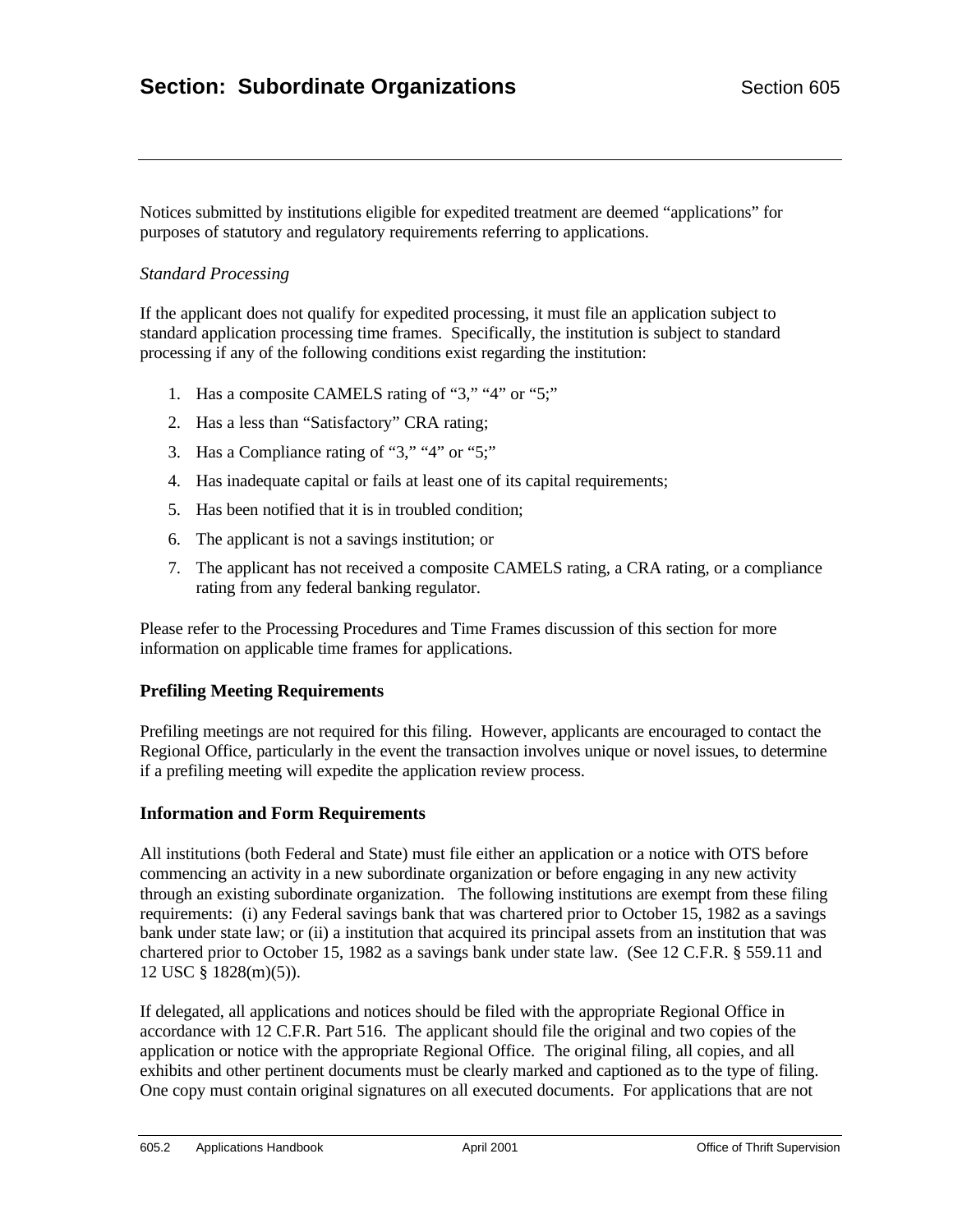delegated to the Regional Office, an additional three copies of the application should be filed with the Applications Filing Room in OTS-Washington.

## **Operating Subsidiaries**

The filing is a 30-day notice, regardless of the treatment of the institution (expedited versus standard). An institution should file OTS Form 1579 prior to establishing an operating subsidiary. However, the notice may become an application with 30/60 day time frames under 559.11 if OTS notifies the applicant that the notice presents supervisory concerns or raises significant issues of law or policy.

#### **Service Corporations**

#### *Expedited Filer*

An institution eligible for expedited treatment should file OTS Form 1466 or OTS Form 1562 for preapproved service corporation activities (as set forth in § 559.4) or securities brokerage activities through a service corporation, as applicable. In addition, § 559.11 requires that all notices include the information that the FDIC requires under 12 C.F.R. § 303.141. The notice can turn into an application with 30/60 day time frames under § 559.11 if OTS notifies the applicant that the notice presents supervisory concerns or raises significant issues or policy or law. If the activity is not preapproved, but is reasonably related to the activities of a financial institution, an application is required  $(559.3(e)(2)(i))$ .

#### *Standard Filer*

Standard filers can file a 30-day notice if the service corporation activity is one authorized to the parent thrift, except taking deposits. Again, the notice will become an application with 30/60 day time frames under § 559.11, if OTS notifies the applicant that the notice presents supervisory concerns, or raises significant issues of law or policy. Any application subject to 30/60 day time frames must be filed for activities reasonably related to the activities of financial institutions, and pre-approved activities listed in 559.4(b) through (i).

The information requested below will be required for all applications subject to standard processing filed under this section.

- Copy of the notice filed with the FDIC including the information required by 12 C.F.R. § 303.141;
- Copy of any agreement between the subordinate organization, the institution and/or any third party in conjunction with the transaction;
- Resolution by the institution's board of directors authorizing the establishment of the subsidiary organization;
- Name and address of the subordinate organization and, if newly organized, state of incorporation;
- Complete description of the proposed activities;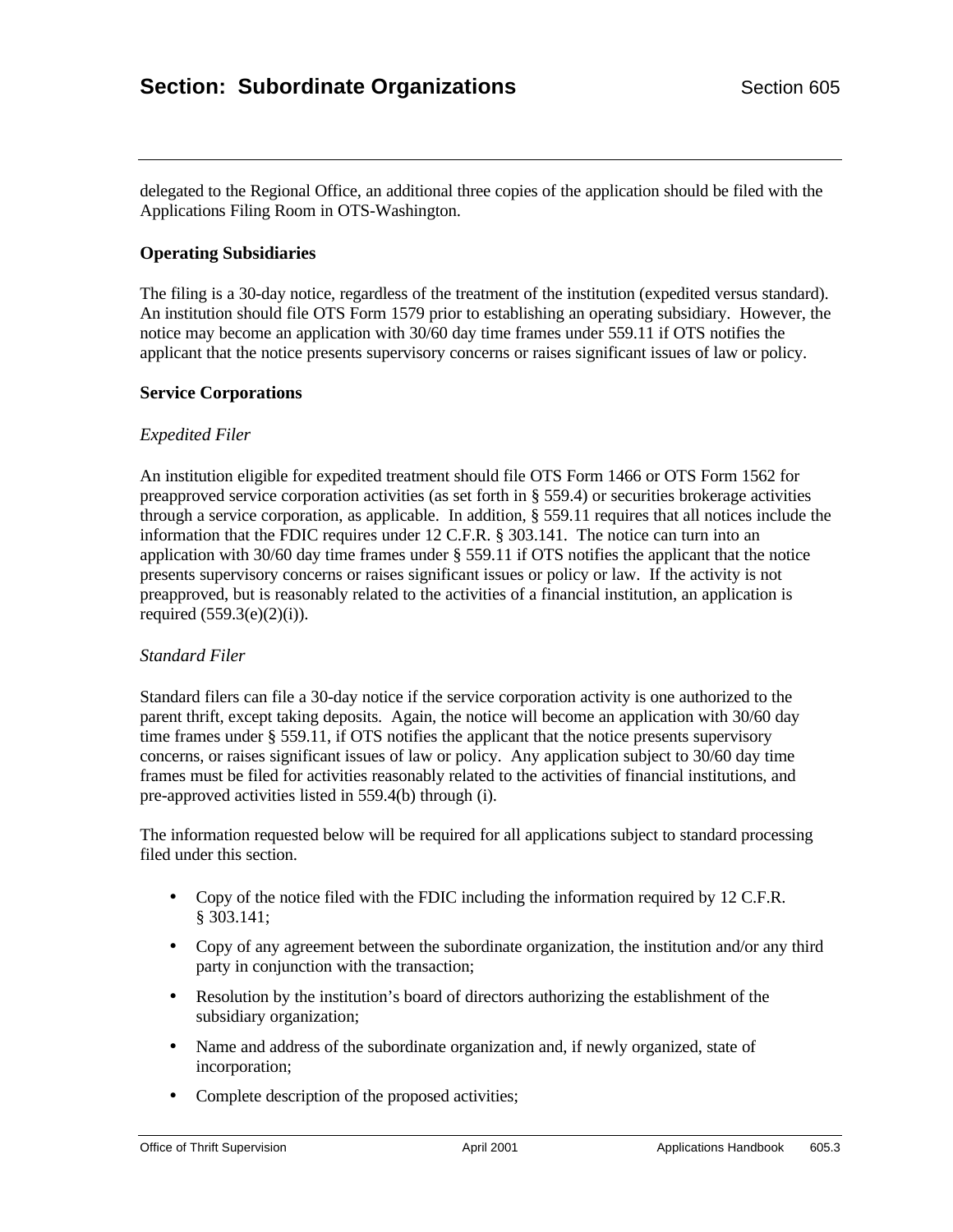- Copy of the institution's business plan regarding the conduct of the activity;
- A description of the institution's expertise in the activity;
- A brief description of the institution's policy and practice with regard to any anticipated involvement in the activity by a director, executive officer or principal shareholder of the institution or any related interest of such a person;
- Citation to any applicable state statutory or regulatory authority regarding the conduct of the activity;
- Amount of the institution's existing or proposed direct or indirect investment in the subsidiary organization, along with evidence of compliance with any applicable investment limitation or capital requirement;
- The institution's proposed ownership percentage of the subsidiary organization. If it is less than 100 percent, the filing should identify the other owners and their respective ownership interests;
- Three year income and expense projections for the subordinate organization;
- Evidence that the institution and the subordinate organization will maintain separate existences pursuant to 12 C.F.R. § 559.10;
- Articles of incorporation and bylaws of the subordinate organization; and
- Copy of any other required regulatory approvals.

Notices or applications to participate in a joint venture through a subsidiary organization should also include the following additional information:

- The name and principal office of the joint venture;
- A detailed explanation of the financial arrangements between the participants;
- The most recent balance sheet and income statement of the joint venture; and
- Regulatory history of the other parties to the joint venture.

#### **Securities Brokerage Activities**

Notices or applications to engage in securities brokerage activities through a service corporation should also include a description of how the institution will comply with the requirements set forth in 12 C.F.R. § 545.74 and OTS Thrift Bulletin 23-2.

#### **Exercise of Salvage Power**

Under § 559.13, an institution may exercise its salvage power to make a contribution or a loan to its service corporation or a lower tier entity that exceeds the maximum amount otherwise permitted by law or regulation. A notice or an application filed under this section should demonstrate that: the salvage investment protects the institution's interest in the service corporation; the investment is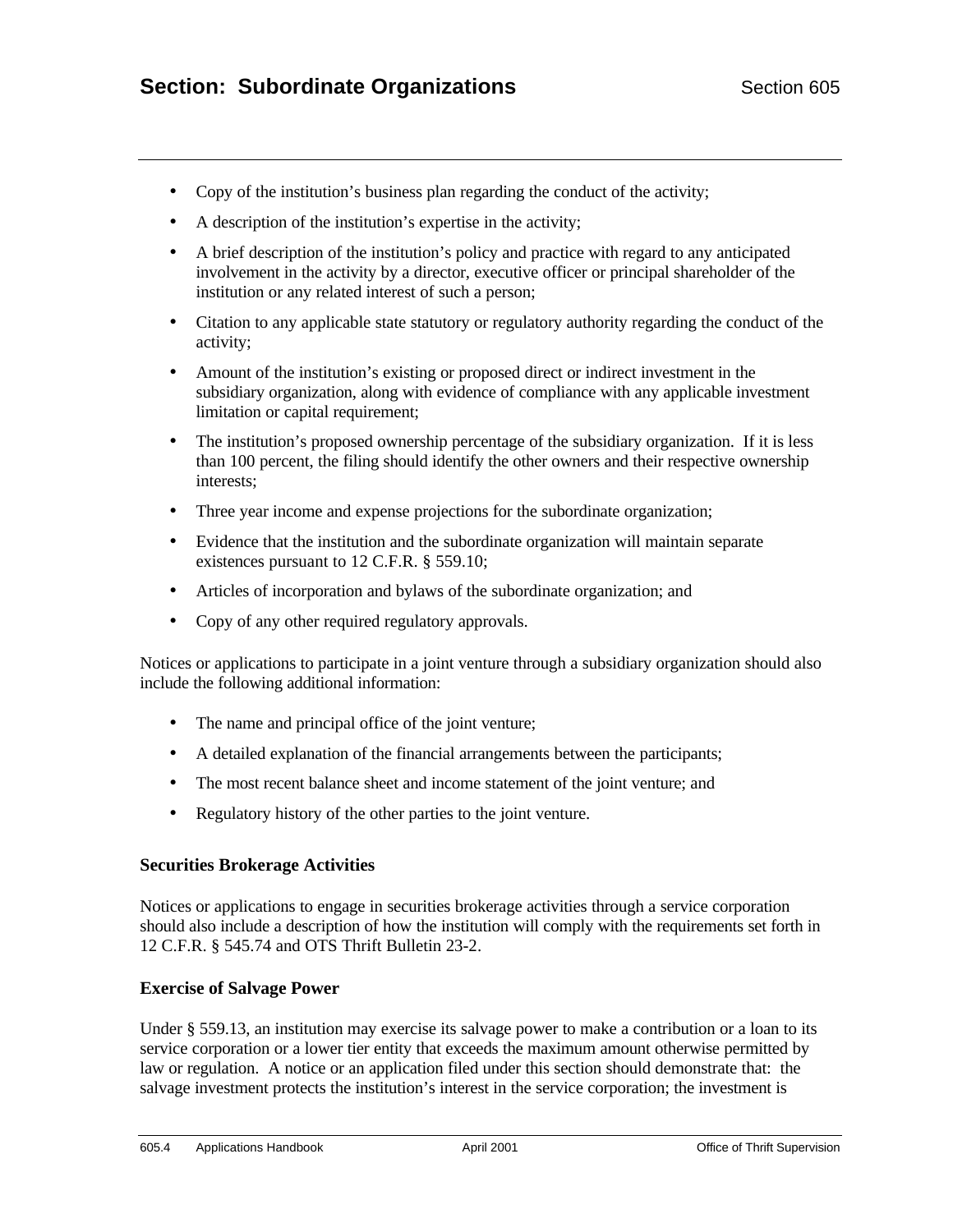consistent with safety and soundness; and the institution considered alternatives to the salvage investment and determined that none of the alternatives was satisfactory.

#### **Confidentiality**

The applicant must submit in writing, concurrently with the submission of the application, any requests to keep specific portions of the application confidential. In accordance with the Freedom of Information Act, the request should discuss the justification for the requested treatment and should specifically demonstrate the harm (e.g., to competitive position, invasion of privacy) that would result from the public release of information.

Information for which confidential treatment is requested should be: (i) specifically identified in the public portion of the application by reference to the confidential section; (ii) separately bound; and (iii) labeled "confidential." The applicant should follow these same procedures when filing supplemental information to the application. OTS will determine whether information designated as confidential must be made available to the public under the Freedom of Information Act. OTS will advise the applicant before it makes information designated as confidential available to the public.

## **REVIEW GUIDELINES**

#### **Processing Procedures and Time Frames**

As noted in the Delegated Authority section, certain applications are not subject to delegated authority and are processed concurrently with OTS-Washington staff. As a general matter, correspondence from OTS regarding applications that are nondelegated will be transmitted from OTS-Washington. Correspondence on delegated applications will generally come from the Regional Office.

Within five business days of receipt of the application and the application fee, the Regional Office must notify the applicant of the application's receipt. The appropriate application fee must accompany each application in order for it to be considered filed. For nondelegated applications, the application will not be considered filed until received by both OTS-Washington and the Regional Office.

For nondelegated applications that involve specialty areas, such as insurance or trust activities or CRA issues, a copy of the application must be provided to the corresponding OTS-Washington specialist.

Within 30 calendar days of receipt of a properly submitted application, OTS shall take the following actions.

- Deem the application complete;
- Request, in writing, any additional information necessary to deem the application complete; or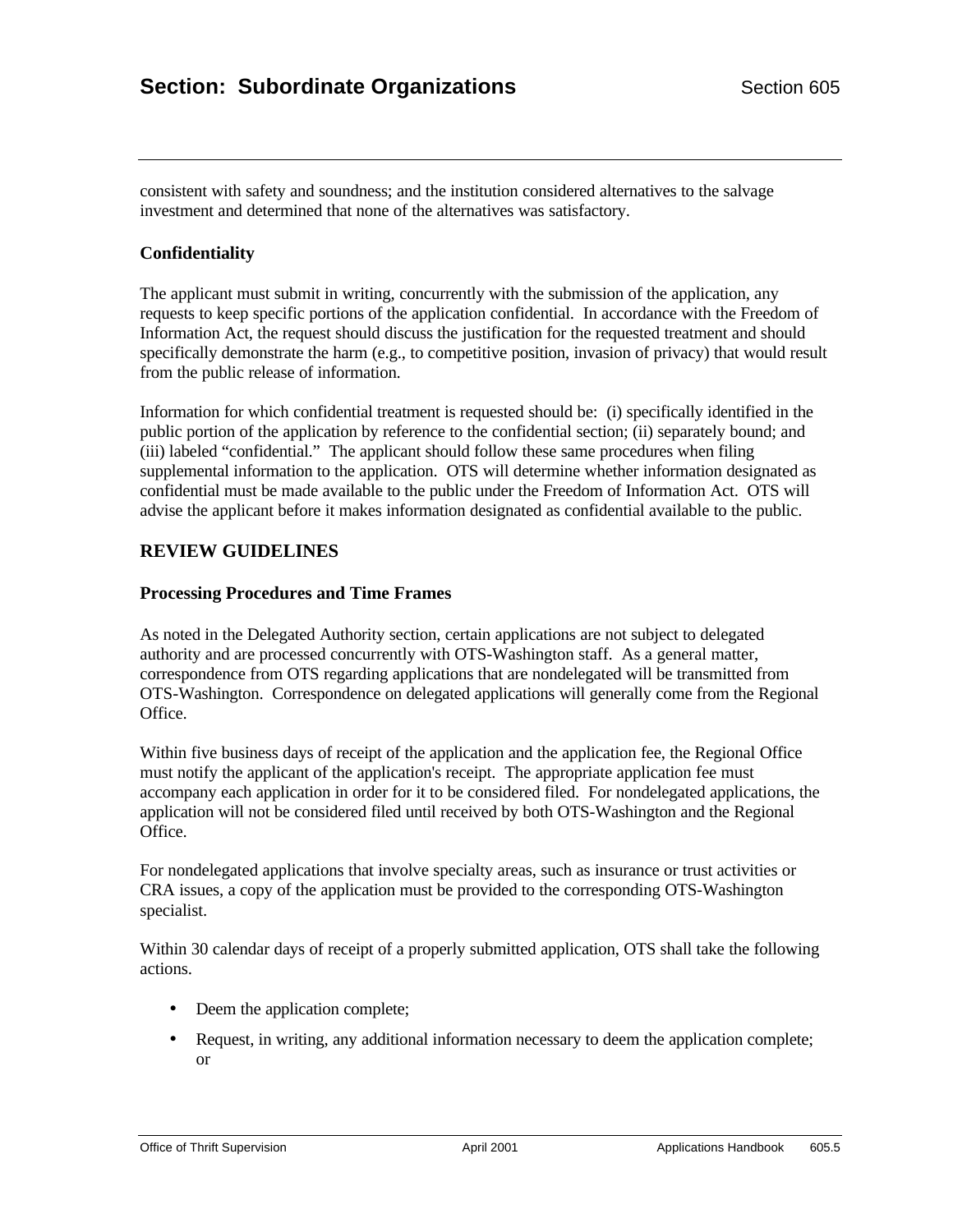• Decline to further process the application if it is deemed by OTS to be materially deficient and/or substantially incomplete.

Failure by OTS to act within 30 calendar days of receipt of the application for processing shall result in the filed application being deemed complete, commencing the period for review.

OTS must review requests for a waiver of an application requirement that certain information be supplied, in a timely manner. Unless OTS requests, in writing, additional information about the waiver request, or denies the waiver request, the waiver request shall be deemed granted.

If additional information is requested, a response must be submitted within 30 calendar days of the letter requesting such information. The applicant may, in writing, request a brief extension of the 30 calendar day period for responding to a request for additional information, prior to the expiration of the 30 calendar day time period. OTS, at its option, may grant the applicant a limited extension of time in writing. Failure to respond to a written request for additional information within 30 calendar days of such request may be deemed to constitute withdrawal of the application or may be treated as grounds for denial or disapproval of the application.

After the timely filing of additional information in response to an initial or subsequent request by OTS for additional information, OTS has 15 calendar days to review the additional information for completeness or appropriateness and take the one of the following actions.

- Request, in writing, any additional information necessary to deem the application complete;
- Deem the application complete; or
- Decline to further process the application if it is deemed by OTS to be materially deficient and/or substantially incomplete.

The 15-day review period commences when OTS receives a response that purports to respond to all questions in the information request. OTS may extend the 15-day review period for an additional 15 calendar days, if OTS requires the additional time to review the response. OTS will notify the applicant that it has extended the period before the end of the initial 15-day period.

Failure by OTS to act within 15 calendar days of receipt of the additional information shall result in the application being deemed complete, commencing the period for review.

Once the application has been deemed complete, there is a 60-calendar day review period during which time OTS will take into consideration all factors present in the application and render a decision thereon. If, upon expiration of the 60-day review period (assuming no extension has been granted) OTS has failed to act, the application is deemed approved automatically, and the applicant may thereafter consummate the transaction.

During the review period, OTS may request additional information if the information is necessary to resolve or clarify the issues presented in the application. OTS may also notify the applicant that the application is incomplete and require that the applicant submit additional information to complete the application. The review period can be extended an additional 30 calendar days if OTS determines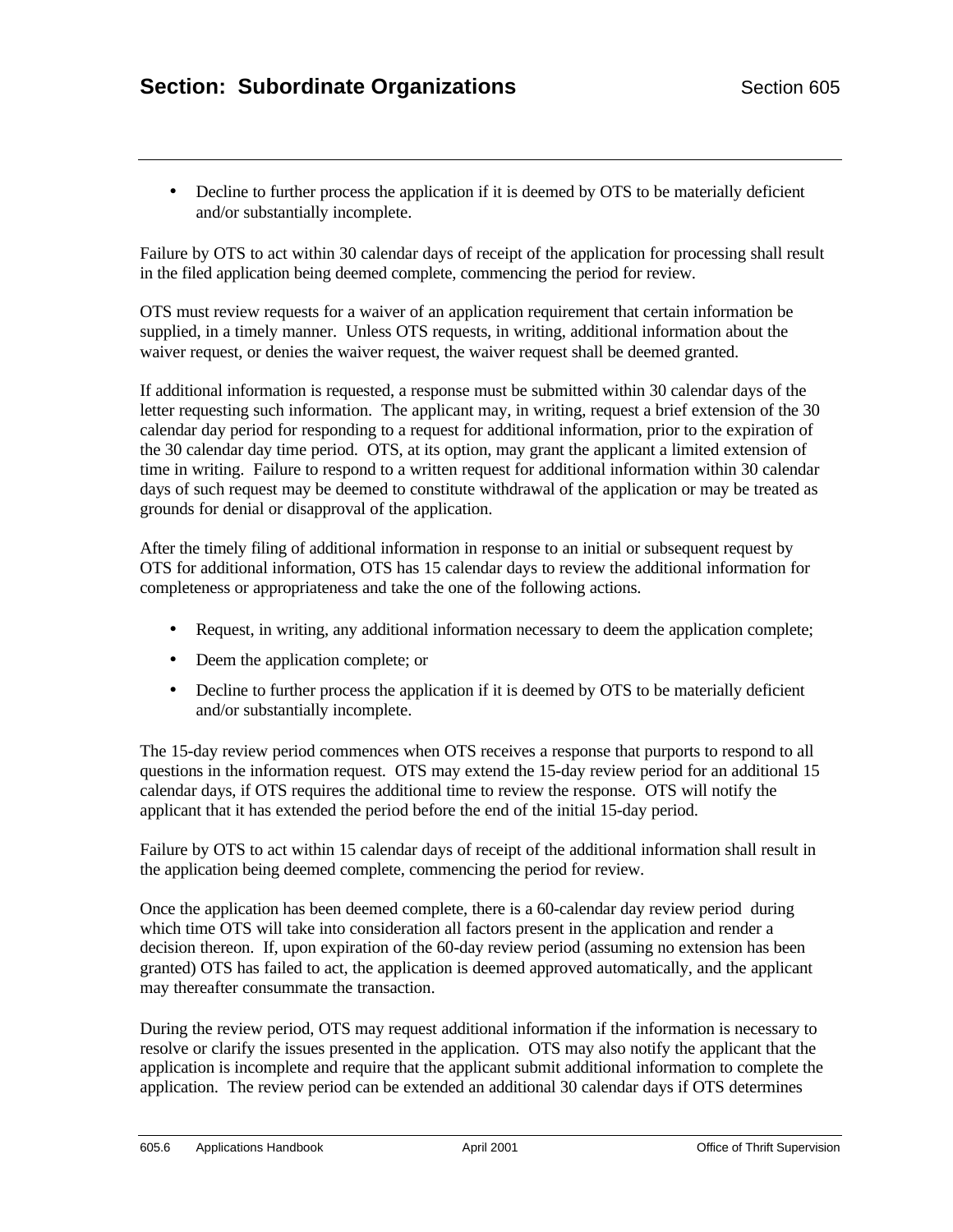that additional time will be required to analyze the proposed transaction. In such cases, OTS must notify an applicant prior to the expiration of the period for review. In situations in which an application presents a significant issue of law or policy, OTS may extend the applicable period for review of such application beyond the time period for review. In these cases, written notice must be provided to an applicant no later than the expiration of the time period.

Under 12 C.F.R. § 516.290, if OTS has not acted on a pending application within two calendar years after the filing date, you may deem the application withdrawn unless OTS determines that the applicant is actively pursuing a final determination on the application. Applications that are subject to this withdrawal provision are those that have failed to timely take action such as filing required additional information, or OTS has suspended processing of an application based on circumstances that are, in whole or in part, within the applicant's control and have failed to take reasonable steps to resolve these circumstances.

#### **Notices under Expedited Treatment**

Within five business days of receipt of the notice and fee, OTS must notify the applicant of the notice's receipt. The appropriate fee must accompany each notice in order for the filing to be considered filed.

The applicant may engage in the proposed activities upon the expiration of 30 calendar days after the filing date of its notice, unless OTS takes one of the following actions before expiration of that time period:

- Request, in writing, any additional information necessary to supplement the notification;
- Notifies the applicant that the notice is subject to standard treatment as it raises a supervisory concern, raises a significant issue of law or policy, or requires significant additional information; or
- Disapproves of the notice.

Failure by OTS to act within 30 calendar days of receipt of the notice for processing shall result in the filed notice's being accepted. If supplemental information is requested, the applicant will have 30 days to provide such information. The 30-day time frame will begin anew upon receipt of such information.

For purposes of calculating processing time frames, OTS does not include the day of the act or event, in determining the date the time period commences. In determining the conclusion of a time period, when the last day of the time period is a Saturday, Sunday, or a Federal holiday, the last day will become the next day that is not a Saturday, Sunday, or Federal holiday.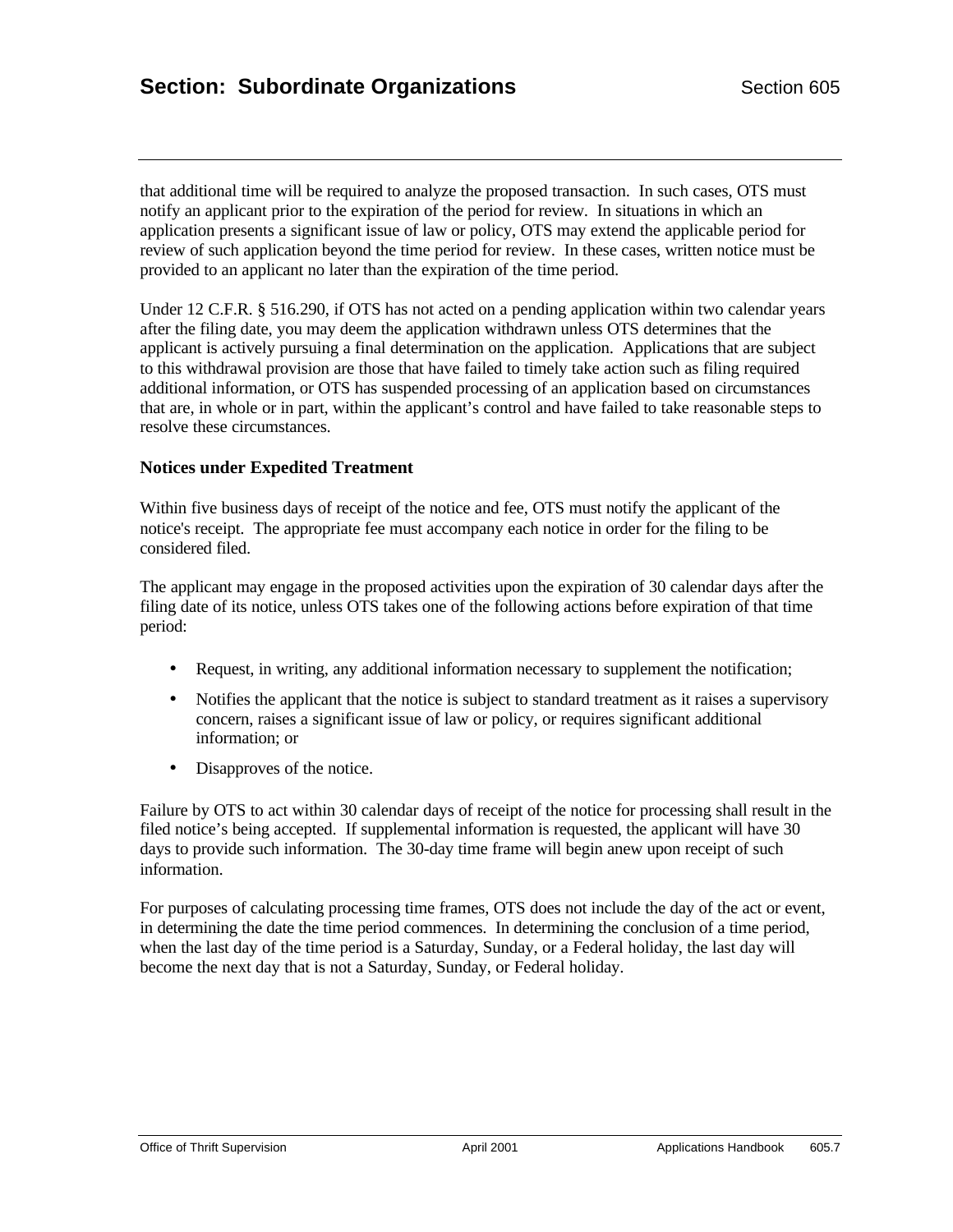# **Regulatory Criteria**

#### *Service Corporations*

Under 12 C.F.R. Part 559, OTS may approve a service corporation application if the following requirements are met:

- A first tier service corporation may only be owned by institutions with home offices in the state where the applicant has its home office.  $(559.3(b)(2))$ ;
- A first tier service corporation must be organized under the laws of the state where the federal institution's home office is located.  $(559.3(d)(2));$
- A service corporation may engage in preapproved activities listed in § 559.4 or activities reasonably related to the activities of financial institutions (with OTS approval).  $(559.3(e)(2))$ . If the institution is eligible for expedited treatment, its service corporation may be a depository institution; however, deposit taking is not a preapproved activity;
- A service corporation may invest in all types of lower tier entities as long as the lower tier entity is engaged solely in activities that are permissible for a service corporation.  $(559.3(f)(2))$ ;
- A federal institution may invest in the capital stock, obligations, or other securities of service corporations as long as the aggregate outstanding investment does not exceed three percent of assets. Any investment in excess of two percent of assets must serve primarily community, inner city, or community development purposes. Additional funds may be loaned by the institution to its service corporation subject to the restrictions discussed in § 559.5; and
- OTS may, at any time, limit an institution's investment in any of these entities, or may limit or refuse to permit any activities of any of these entities, for supervisory, legal, or safety and soundness reasons.

## *Operating Subsidiaries*

Under 12 C.F.R. Part 559, OTS may approve an operating subsidiary application if the following requirements are met:

- More than 50 percent of the voting shares must be owned, directly or indirectly, by the federal institution and no other person or entity may exercise effective operating control.  $(559.3(c)(1))$ ;
- An operating subsidiary may only engage in activities permissible for a federal institution.  $(559.3(e)(1))$ ;
- An operating subsidiary may itself hold an operating subsidiary, and it may also invest in other types of lower tier entities.  $(559.3(f)(1));$
- There are no limits on the amount that a federal institution may invest in an operating subsidiary, either separately or in the aggregate. In addition, there are no restrictions on the geographic location of an operating subsidiary; or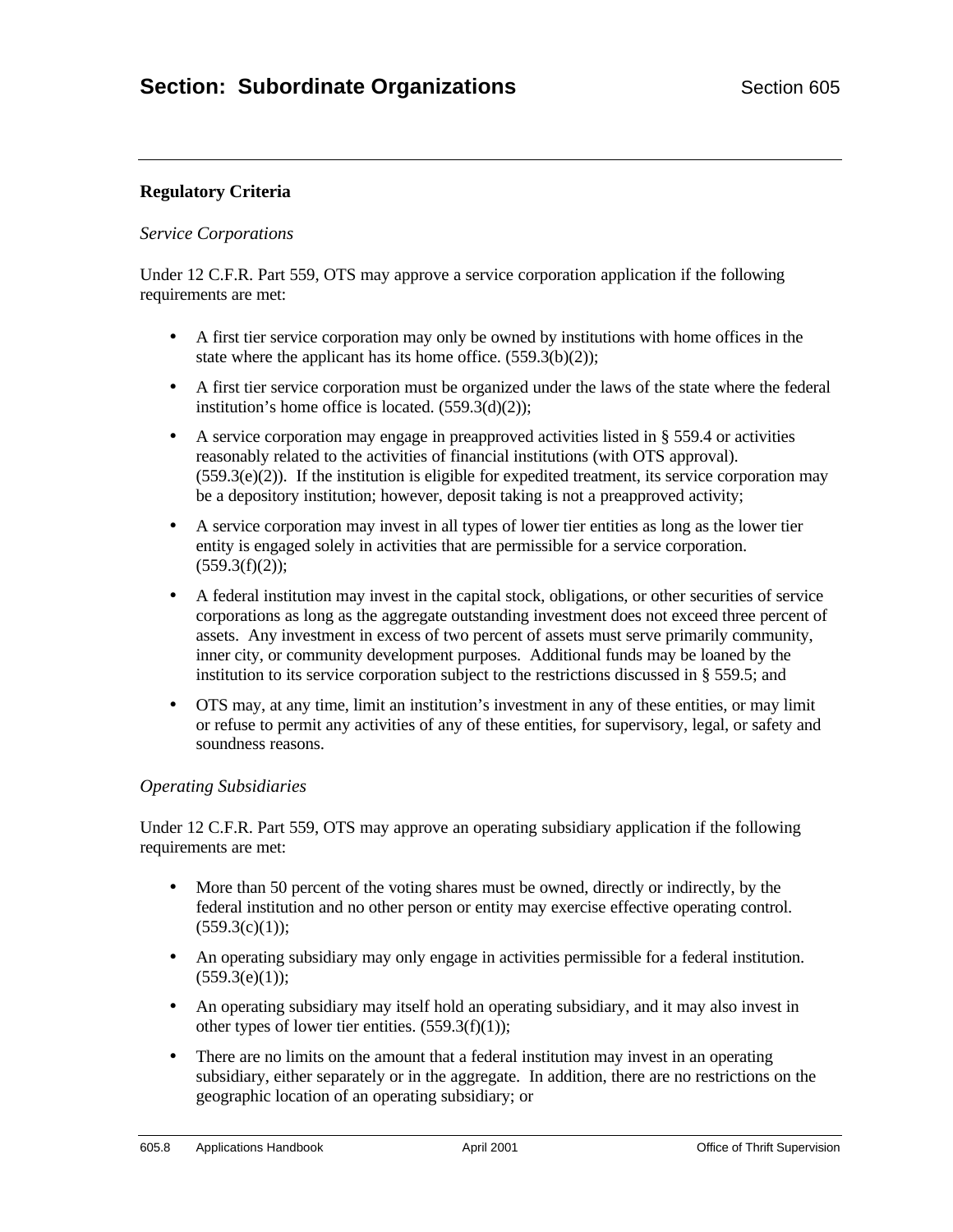• OTS may, at any time, limit an institution's investment in any of these entities, or may limit or refuse to permit any activities of any of these entities, for supervisory, legal, or safety and soundness reasons.

## **Decision Guidelines**

The criteria for determining whether OTS should allow an institution to make an investment in a subordinate organization were developed to ensure that the activity or investment would not compromise the safe and sound operation of the institution. In that regard, the analysis should conclude that the proposed activity or investment and the level of investment is permissible under OTS statutes and regulations; that management has the expertise to implement the business plan of the subsidiary; that the business plan of the subsidiary is viable; and that there are no other supervisory reasons to object to the proposed investment or activity. To assist in this analysis, the following items should be provided and the following factors should be addressed:

- Name(s) and address(es) of the subsidiary and the parent institution.
- Name, location, and state of incorporation of the subsidiary.
- A statement regarding whether the subsidiary is to be wholly-owned by the parent company. If not, what percentage of the capital stock is to be owned by others and who are the other entities?
- Articles of incorporation and bylaws of the subsidiary.
- Resolution approving the activity submitted by the board of directors of the subsidiary or institution.
- A statement by the institution's attorney that the subsidiary is permitted to engage in the proposed activity, pursuant to applicable state laws.
- A statement that the proposed activity is a preapproved activity listed in  $\S$  599.4. If the activity is not preapproved, how is it related to the activities of financial institutions?
- A statement of qualifications and licensing requirements of personnel responsible for the proposed activity.
- A detailed description of the activity and the proposed operation.
- Income and expense projections of the activity for three years and the resulting effect on the institution's operations.
- The amount of investment in the proposed service corporation by the institution and whether the proposed activity will require the institution to increase its level of investment in the service corporation. If yes, include a discussion of the amount of proposed additional investment. Will the investment in a service corporation, when aggregated with existing investments in service corporations, comply with the percentage of assets limitation set forth in § 559.5?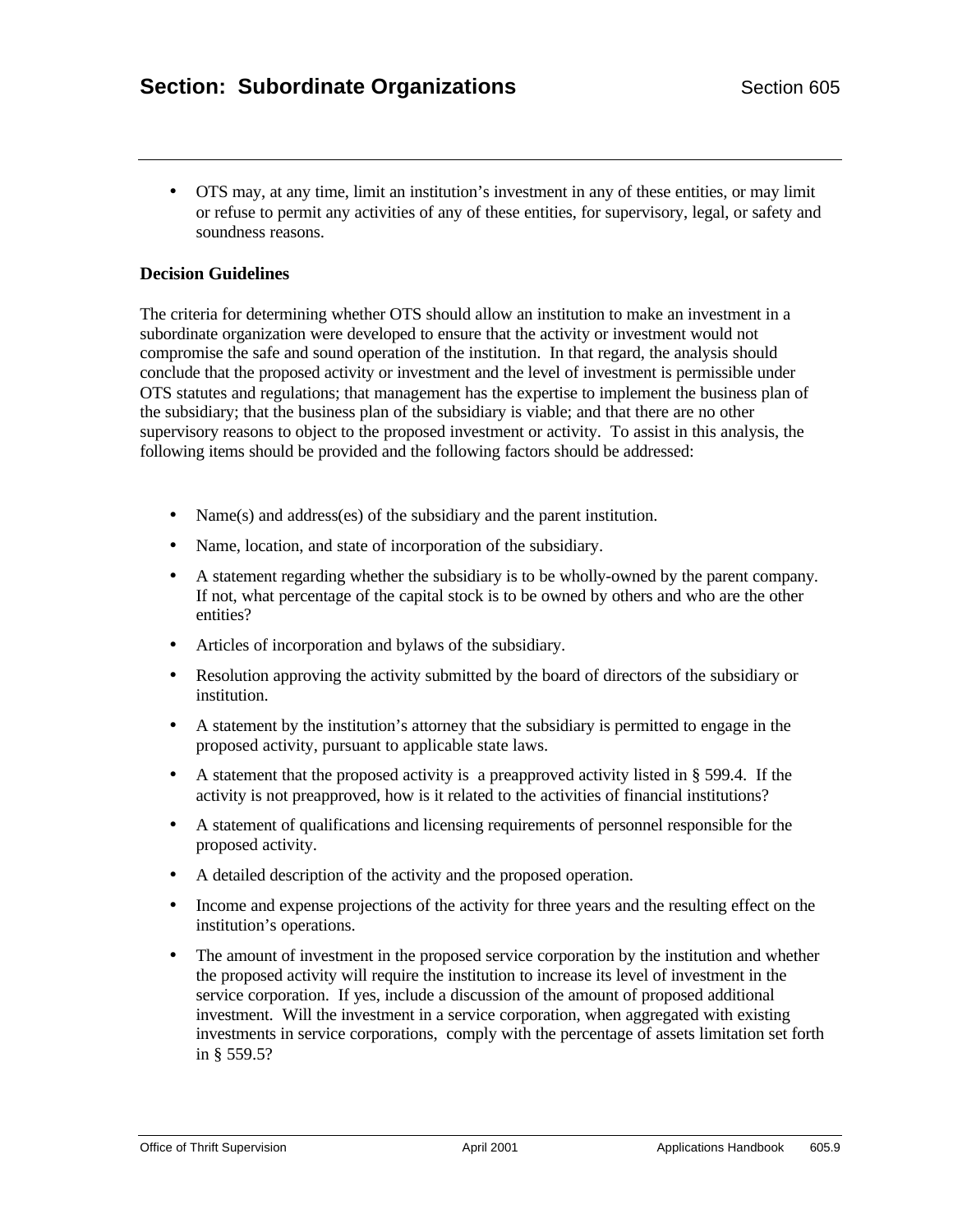- For an operating subsidiary filing, provide a discussion of why the activity is permissible for a federal institution.
- A well-supported statement that the insured institution and the subsidiary will have and maintain separate corporate existences.
- Full disclosure of any interests and relationships, past, present, and proposed, of any affiliated person(s).
- If the subsidiary will be engaged in insurance activities, has OTS consulted with the appropriate state insurance regulator as required by Section 307(c) of the Gramm-Leach-Bliley Act to obtain its views regarding the transaction?
- If the subsidiary will be engaged in insurance activities, is the capital stock of the proposed insurance company nonassessable?
- Can the proposed activity be conducted in a safe and sound manner?
- Will the institution continue to comply with its investment limitations under  $5(c)$  of HOLA and 12 C.F.R. Part 560 for the proposed operating subsidiary activity?
- If a subsidiary will engage in activities outside of the United States, have the following items been addressed?
	- ∗ What is the statutory or regulatory framework in the foreign country that would apply to the proposed foreign operations?
	- ∗ Would the laws of the foreign country restrict OTS's access to, or enforcement authority over, the subsidiary?
	- ∗ To what degree, if any, are the assets held by the subsidiary at greater risk of being subject to attachment in connection with claims that might arise from the subsidiary's foreign operations?
	- ∗ How will the subsidiary make its books and records accessible to OTS examiners?
	- ∗ If applicable, did the institution provide a private letter ruling or an opinion of an independent accountant confirming that the proposed activity would generate tax benefits to the institution?

## **Conditions**

There are no standard conditions for these filings. OTS may condition its approval of subordinate organization applications to include nonstandard conditions. Any conditions imposed will be based on the individual circumstances surrounding the institution and the transaction itself. In circumstances where nonstandard conditions are involved, all nonstandard conditions must be supported with justification in the recommendation memorandum related to approval of the application. Any nonstandard conditions incorporated into the approval letter must be summarized in the National Applications Tracking System records for the application.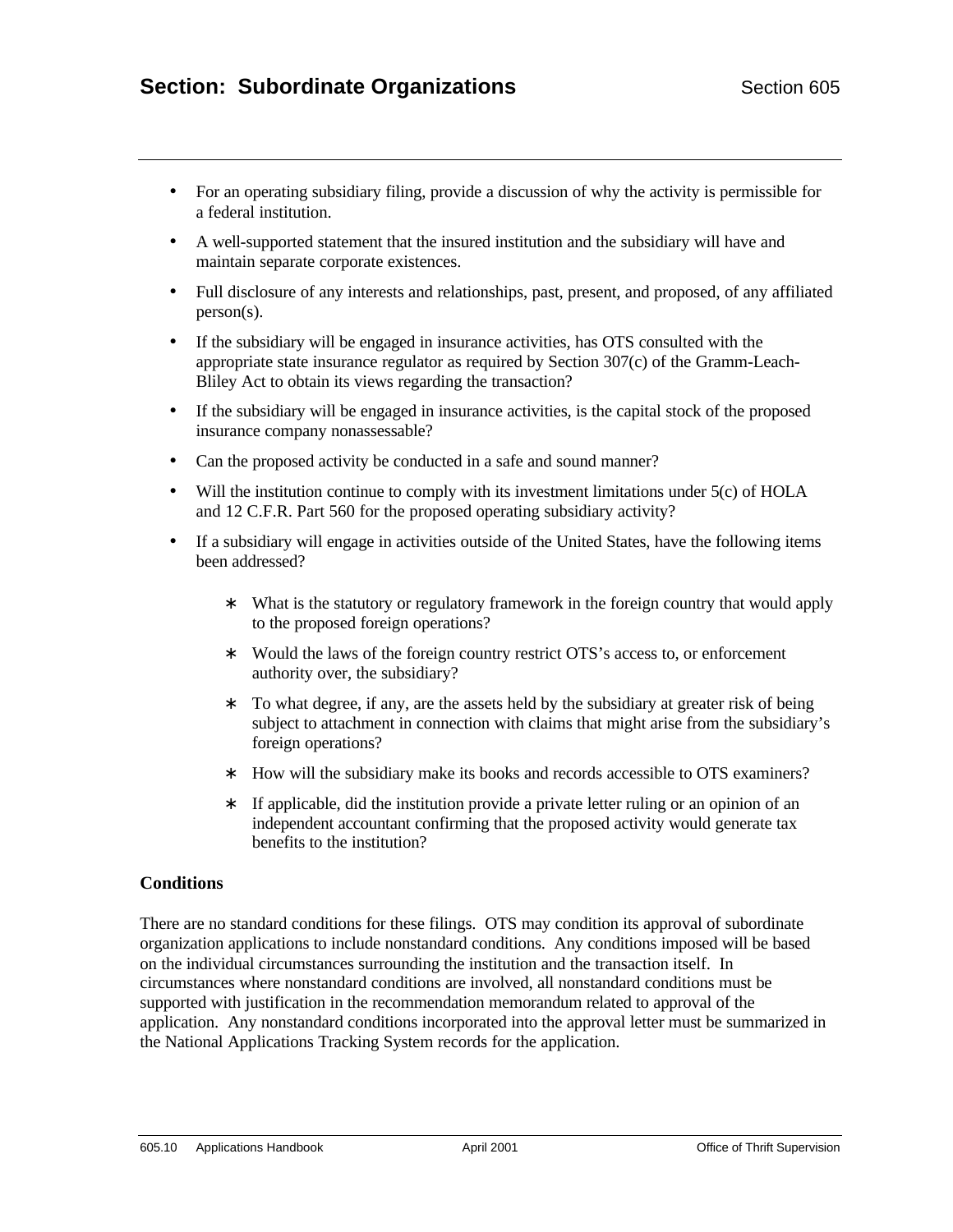Specifically, OTS may impose nonstandard conditions for applications involving foreign operations and reinsurance activities by subsidiaries. For applications involving foreign operations, OTS may impose the following conditions:

- The Operating Subsidiary must make available to the OTS such information as the OTS deems necessary from time to time to monitor the Operating Subsidiary's activities and the effect of those activities on the safe and sound operation of the Savings Bank. The Operating Subsidiary must maintain a duplicate set of records in the United States at the Savings Bank's home office, or, if satisfactory to the Regional Director, elsewhere in the United States.
- The Operating Subsidiary must maintain a registered agent in the Savings Bank's home office or, if satisfactory to the Regional Director, elsewhere in the United States to receive service of process on the subsidiary's behalf.
- The Operating Subsidiary must provide all financial statements in U.S. dollars in accordance with generally accepted accounting principles, including financial information required to be submitted quarterly in the Thrift Financial Report.
- The Savings Bank must promptly inform the Regional Director in writing of all changes in the directors, officers, and employees or managers of the Operating Subsidiary.
- The documents required by the following bullet items must be submitted to the Regional Director. Once these documents are submitted and the Regional Director indicates in writing that the documents are in acceptable form, the Operating Subsidiary may commence operations, subject to the foregoing conditions.
	- ∗ The Savings Bank must establish and document internal controls that demonstrate adequate oversight of the Operating Subsidiary, and provide materials documenting the institution of such internal controls to the Regional Director.
	- ∗ The Operating Subsidiary and any institution-affiliated party associated with the Operating Subsidiary must consent in writing to the jurisdiction of the U.S. over, and the applicability of U.S. law to, the Operating Subsidiary and its institution-affiliated parties for purposes of all claims made by, proceedings initiated by, or obligations to, the U.S., the OTS, and any U.S. governmental agency, department or division, and must consent in writing to the jurisdiction of the OTS over the Operating Subsidiary and its institution-affiliated parties for purposes of examination, supervision and enforcement. The Operating Subsidiary and its institution-affiliated parties must further agree in writing not to challenge the authority of any conservator/receiver appointed for the Savings Bank to control the Savings Bank and the Savings Bank's interests in the Operating Subsidiary.
	- ∗ The Operating Subsidiary must submit a reasoned opinion of counsel in a form acceptable to the OTS indicating that there are no laws of that would restrict OTS access to, or enforcement authority over, the Operating Subsidiary or its institution-affiliated parties.
	- ∗ The Operating Subsidiary must consent in writing to the disclosure by the \_\_\_\_\_\_\_ governmental authorities to the OTS of such information on its operations and its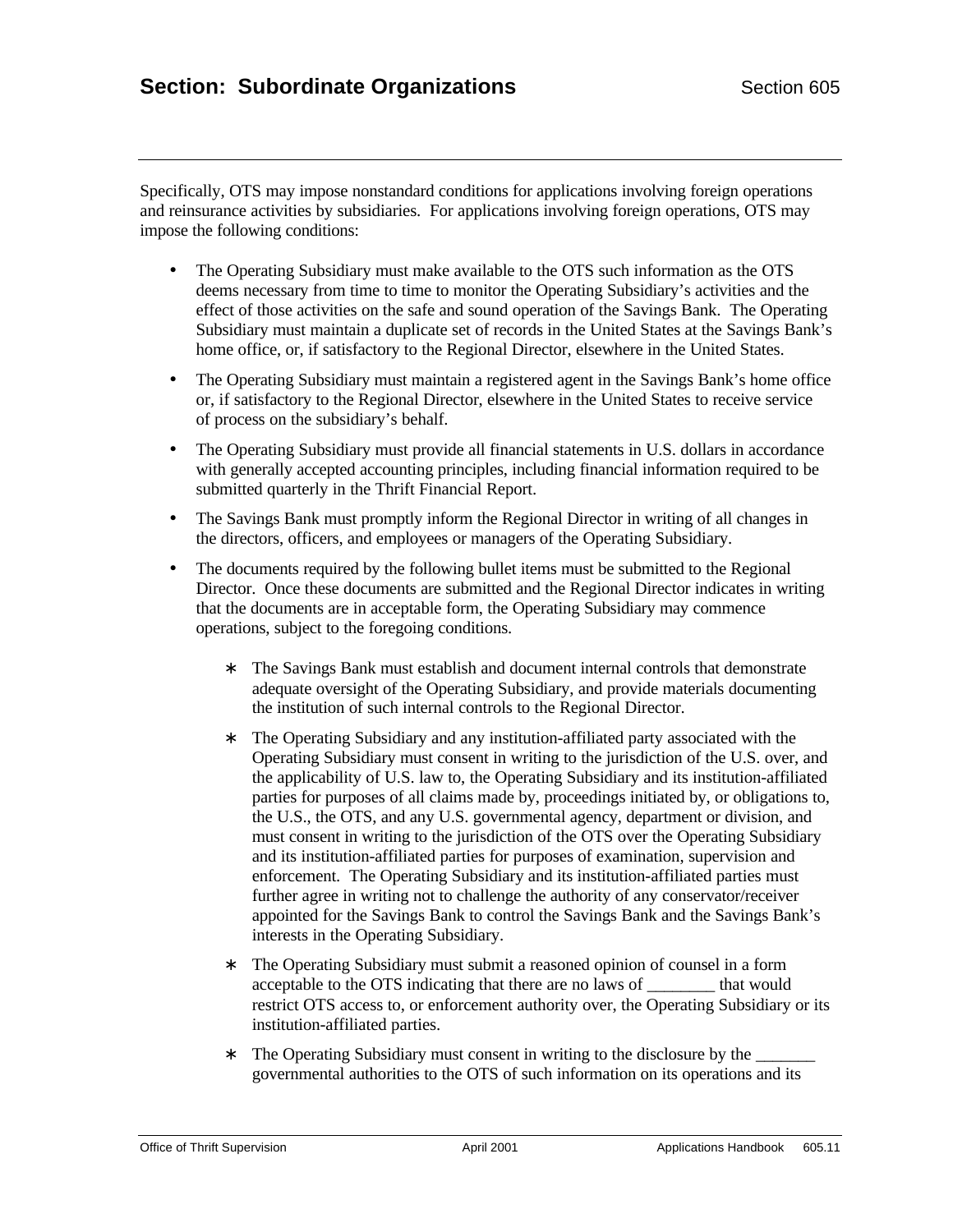affiliates that the OTS deems necessary form time to time to determine and enforce compliance with applicable U.S. law.

∗ The Operating Subsidiary and the Savings Bank must agree in writing to terminate operations of the Operating Subsidiary as soon as possible (but no later than 30 days) after being advised in writing that the OTS, in its sole discretion, has determined that such operations present undue risk.

For applications involving the formation of reinsurance subsidiaries, OTS may impose the following conditions:

- While the Service Corporation is a subsidiary of the Savings Bank, the portion of reinsurance risk assumed by the Service Corporation must be considered: (i) in determining the loan-tovalue ratio for loans on the Savings Bank's books for purposes of determining whether such loans exceed the Supervisory Loan-to-Value Limits set forth in the Appendix to 12 C.F.R. § 560.101, and (ii) in determining whether such loans are "Qualifying Mortgage Loans" for risk-weighting purposes set forth in 12 C.F.R. Part 567.
- While the Service Corporation is a subsidiary of the Savings Bank, the Savings Bank, for purposes of calculating its regulatory capital as provided in 12 C.F.R. § 567.6(a)(2)(i)(C), must treat the amount of the Service Corporation's maximum reinsurance obligation on loans that the Savings Bank has sold as loans sold with recourse.

# **RECORDKEEPING REQUIREMENTS**

OTS is required to consolidate all correspondence related to the processing of the notice or application into a file copy to be sent to a central file. Both the Regional Office and OTS-Washington will maintain a separate file copy for nondelegated filings. The file copy must include a copy of the original filing including all exhibits, all amendments, all internal and external correspondence between interested parties, all documentation associated with the review and analysis of the filing, and all decision, recommendation memorandum, and compliance material. The file copy must be organized and separated into public and confidential material, and clearly identified as such. The public and confidential sections must be arranged in chronological order.

# **MONITORING AND CONTROL**

The approval order or letter may include conditions of approval. The Regional Office will monitor compliance with any conditions imposed in connection with an application's approval. The applicant must submit evidence of satisfaction of the conditions included in the approval order or letter to the Regional Office within the stated time frames.

The Regional Office should notify the appropriate staff responsible for the supervision and examination of the institution regarding the action taken on an application. In addition, the Regional Office should provide the appropriate staff with copies of the approval order or letter. If an application is approved, the first examination of the institution following the approval should include